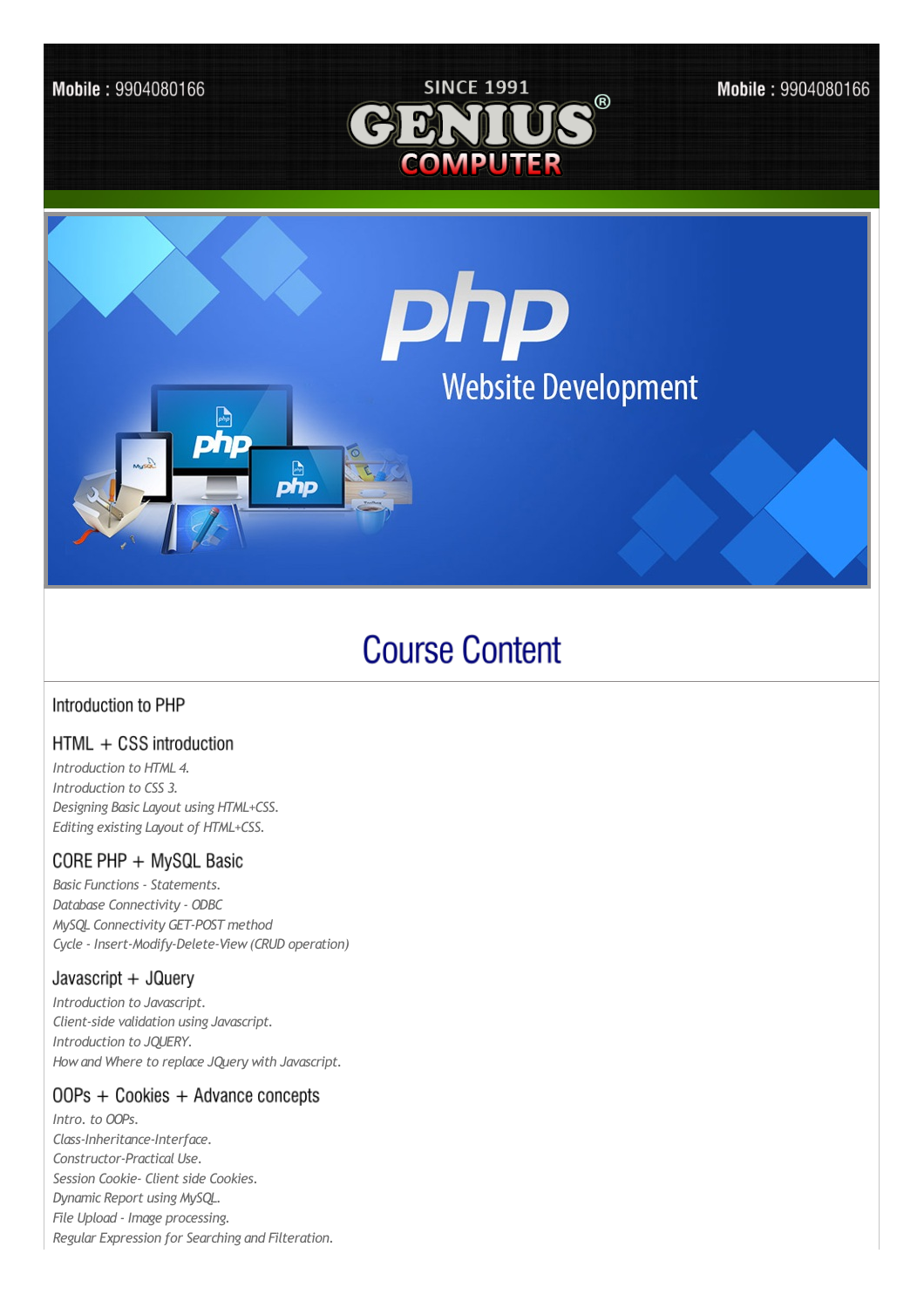*Use of Multiple Drop-down. Encryption - Decryption, Error Handling - Custom Excep. E-mail with attachment Use of Stored Procedure. Advance Paging Report*

# Live Project using CORE PHP.

*Creating Live Project. Howto Deploy the project. Documentation and other issues.*

#### **XML**

*DOM & SAX. Standard Reading & Writing XML file DB to XML & XML to DB*

#### **Web Service**

*Introduction to web service SOAP web service - Example. JSON web service - Example.*

#### A.IAX

*Introduction to AJAX. XML HTTP REQUEST object. Ajax with Array data. Ajax with Database. Ajax with XML data. Indepth Knowledge on AJAX*

## **OOPs - POP Library**

*nclude - Require Statement Library - Function based (POP)- Old Technique Library - OOPs based - NewTechnique Introduction to MVC ( Model-View-Controller ). Developing using MVC.*

## CMS - Word Press.

*Introduction to Wordpress. Installation & General Settings. Creating Blog, Pages, Menus. Managing Themes, Comments, Links, Widgets, Plug-in. Downloading & Installing newThemes, Plug-in. Creating newTheme. Creating newPlug-in. Creating newWidget using Database. Deploying Wordpress site & Security issues.(Backup-Restore)*

# Duration: 4 Months

**Available Batches: Regular Batch -> Monday-Saturday** WeekEnd Batch -> Saturday and Sunday Fast-Track Batch -> 4 to 5 hrs daily

Eligibility: Knowledge of C Programming Lang.

#### **Present & Future Scope**